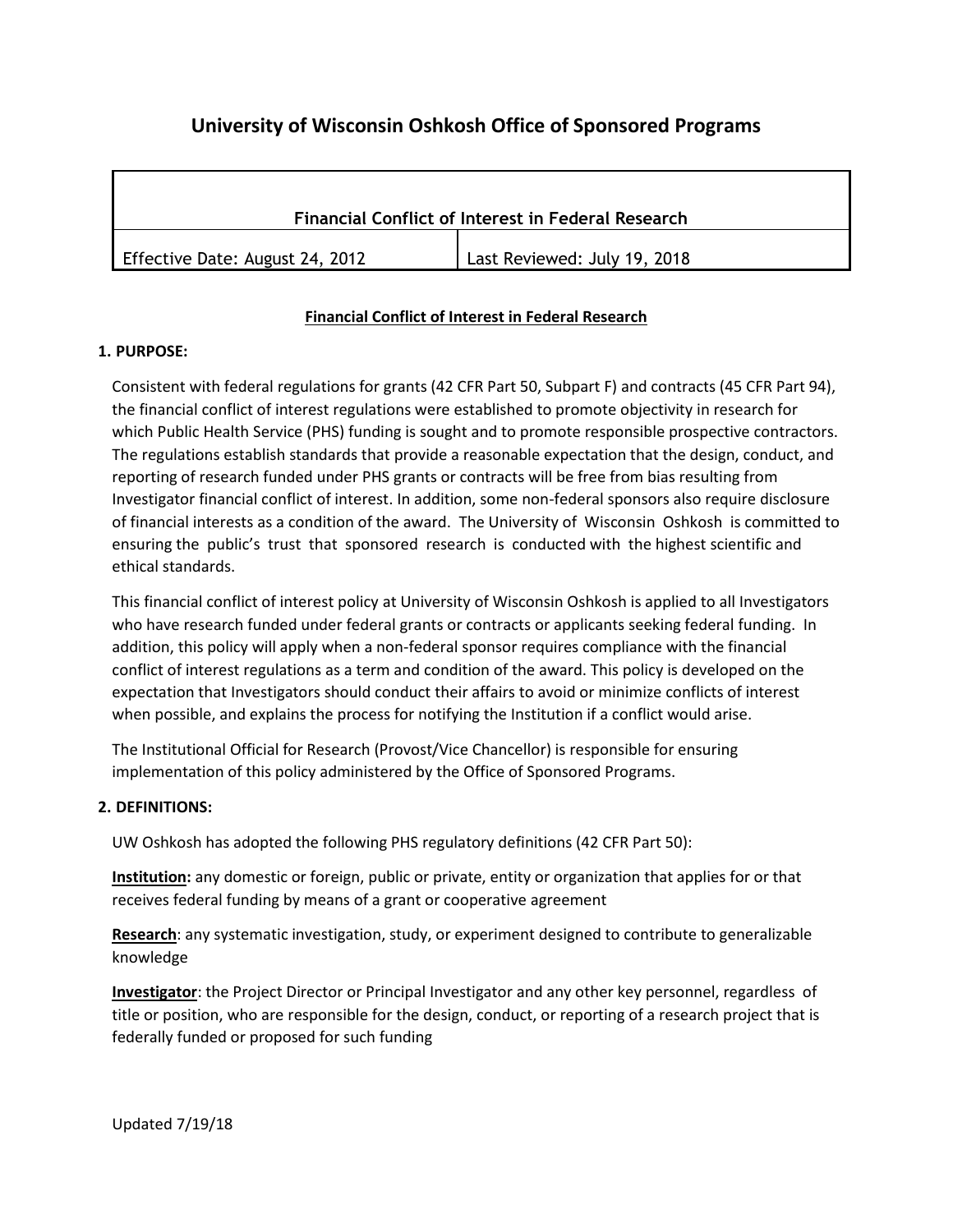**Subrecipient Investigator**: any individual who will perform a portion of the scope of work or objectives of the project (e.g. subgrantee, subcontractor, or collaborator) whose primary affiliation is with an entity other than the lead Institution

**Institutional Official:** the individual within the Institution who is responsible for the solicitation and review of disclosures of significant financial interests related to the Investigator's institutional responsibilities.

**Entity**: *Entity* means any domestic or foreign, public or private, organization (excluding a Federal agency) from which an Investigator (and spouse and dependent children) receives remuneration or in which any person has an ownership or equity interest.

**Financial Interest:** anything of monetary value received or held by an Investigator or an Investigator's immediate family (spouse and dependent children), whether or not the value is readily ascertainable, including, but not limited to:

- a. salary or other payments for services (e.g., consulting fees, honoraria, or paid authorships for other than scholarly works)
- b. any equity interests (e.g., stocks, stock options, or other ownership interests)

c. intellectual property rights and interests (e.g., patents, trademarks, service marks, and copyrights), upon receipt of royalties or other income related to such intellectual property rights and interests

**Significant Financial Interest (SFI):** a financial interest consisting of one or more of the following interests of the Investigator and/or their immediate family (spouse and dependent children) that reasonably appears to be related to the Investigator's Institutional responsibilities:

- For a publicly traded entity:
	- o Any equity interest (stock, stock options or other ownership interest) valued at \$5,000 or more in a single entity
	- $\circ$  Remuneration valued at \$5,000 or more from the same entity in the last 12 months; or
	- $\circ$  A combination of remuneration and equity interest that is valued at \$5,000 or more when aggregated
		- For purposes of this definition, remuneration includes salary and any payment for services not otherwise identified as salary (e.g., consulting fees, paid authorship, and honoraria). Equity interest includes any stock, stock options, or other ownership interests, as determined through reference to public prices or other reasonable measures of fair market value.
- For a non-publicly traded entity:
	- $\circ$  Remuneration valued at \$5,000 or more from the same entity in the last 12 months; or
	- $\circ$  Investigator (or the Investigator's spouse or dependent children) holds any equity interest (e.g., stock, stock option, or other ownership interest).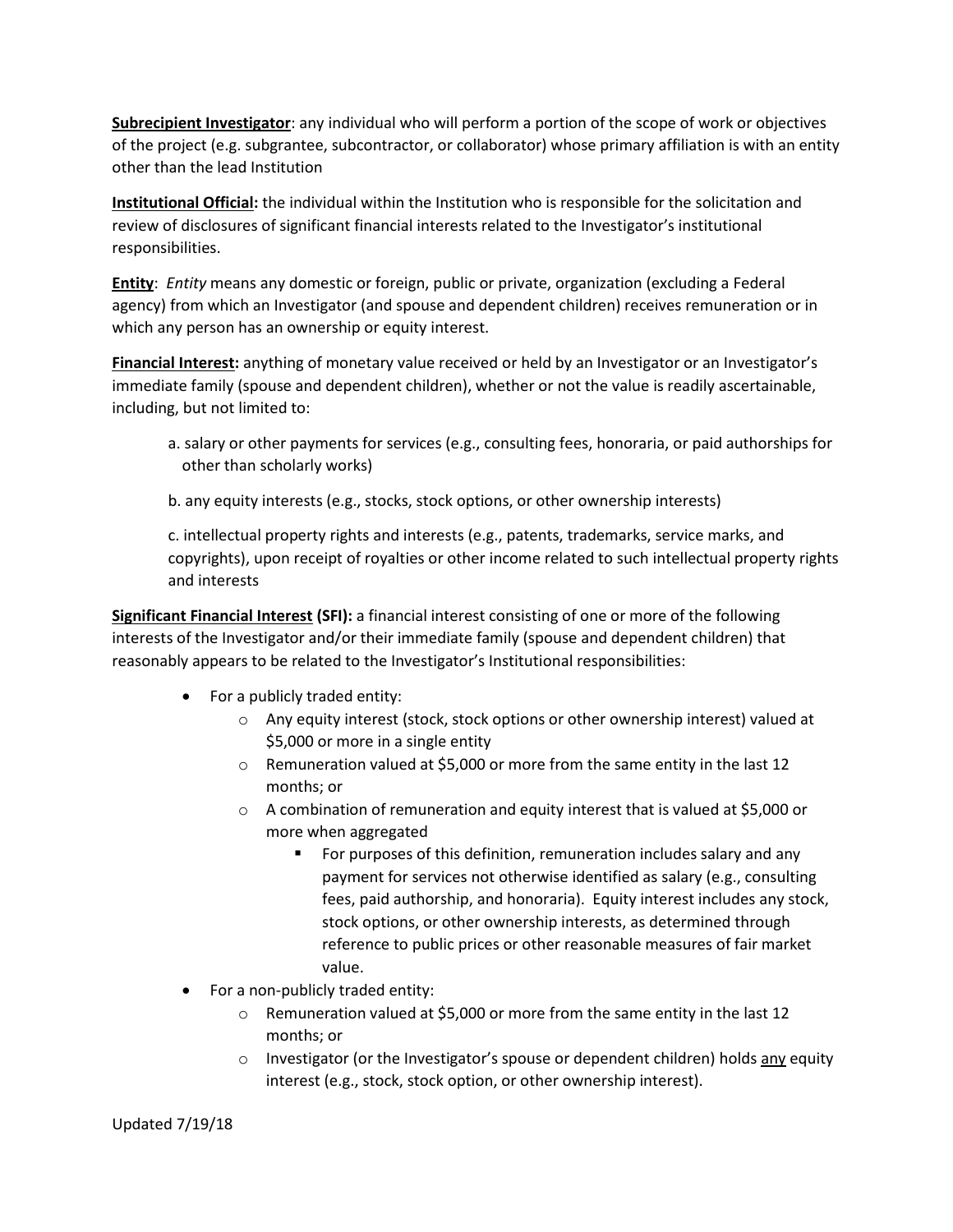- Intellectual property rights and interests (e.g., patents, copyrights)
	- o Upon receipt of income related to such rights and interests
- Travel
	- $\circ$  Investigators must disclose the occurrence of any reimbursed or sponsored travel related to their institutional responsibilities.
		- **This disclosure requirement does not apply to travel that is reimbursed or** sponsored by excluded sources. Excluded sources include: U.S. federal, state, or local government agencies, U.S. institutions of higher education, academic teaching hospitals, and medical centers, or research institutes affiliated with institutions of higher education
	- $\circ$  If the aggregate value of any sponsored or reimbursed travel by a single entity exceeds \$5000, the following must be reported for PHS funded activities:
		- **Purpose of the trip**
		- **IDENTIFY OF the sponsor**
		- **•** Destination and duration of the trip
		- Total monetary value of the trip

#### **Significant Financial Interests Exclusions**:

- Salary royalties, or other remuneration paid by the Institution to the Investigator if the Investigator is currently employed or otherwise appointed by the Institution
- Intellectual Property Rights assigned to the Institution and agreements to share in royalties related to such rights
- Any ownership interest in the Institution held by the Investigator, if the Institution is a commercial or for-profit organization
- Income from investment vehicles, such as mutual funds and retirement accounts, as long as the Investigator does not directly control the investment decisions made in these vehicles
- Income from seminars, lectures, or teaching engagements sponsored by a federal, state, or local government agency, an Institution of higher education as defined a[t 20 U.S.C.](https://www.law.cornell.edu/uscode/text/20/1001)  [1001\(a\),](https://www.law.cornell.edu/uscode/text/20/1001) an academic teaching hospital, a medical center, or a research institute that is affiliated with an Institution of higher education
- Income from service on advisory committees or review panels for a federal, state, or local government agency, Institution of higher education, an academic teaching hospital, a medical center, or a research institute that is affiliated with an Institution of higher education.

#### **For additional guidance on reporting, see Table 1: Reportable and Non-Reportable Financial Activities**

**Financial Conflict of Interest (FCOI):** a Significant Financial Interest (SFI) that could directly and significantly affect the design, conduct, or reporting of the federally-funded research

**Investigator's Institutional Responsibilities**: an Investigator's professional responsibilities on behalf of the institution, which may include activities in teaching, research or research consultation, professional practice, institutional committee/board memberships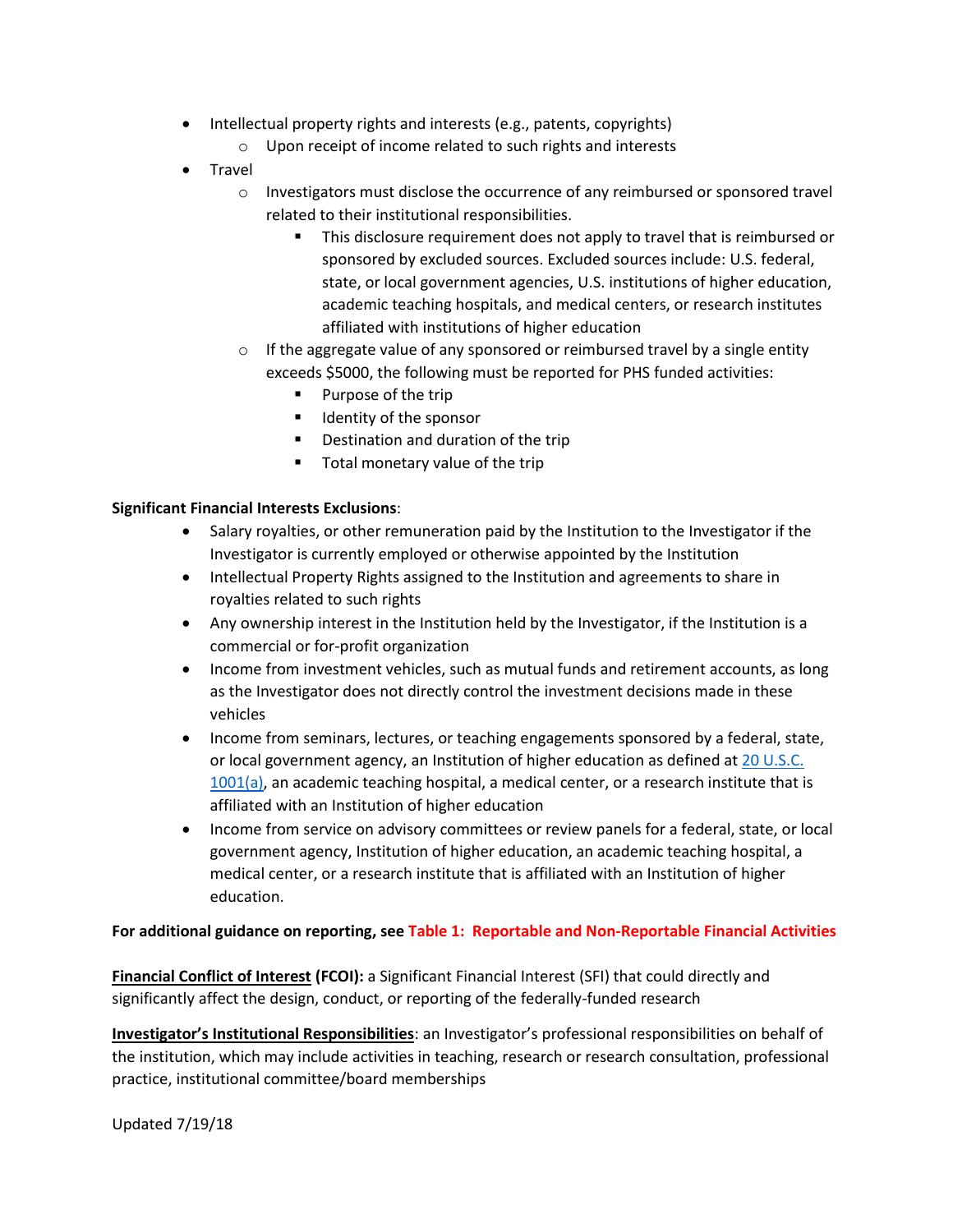**Manage:** taking action to address a financial conflict of interest (FCOI), which can include reducing or eliminating the FCOI, to ensure, to the extent possible, that the design, conduct, and reporting of the research will be free from bias.

#### **3. PROCEDURE FOR DISCLOSURE:**

When submitting an application to the Office of Sponsored Programs for federal grant or contracts, any individual meeting the federal definition of Investigator (as defined above in Section 2) and their immediate family members must disclose any Significant Financial Interests (SFIs). SFIs include financial interests that are related to an Investigator's institutional responsibilities. Please note, some nonfederal sponsors also require financial disclosure.

#### **Financial Disclosure Form:**

A **[Financial Disclosure Form](https://uwosh.edu/sponsoredprograms/fcoi/)** is used to disclose Significant Financial Interests and must be filled out as described below:

- a. Application Disclosure: At the time of submission of application materials for federal grants or contracts, a Financial Disclosure Form must be submitted with the Internal Review Form.
- b. Annual Disclosure: Investigators with federal funding must update their Financial Disclosure Form on an annual basis. The reporting period for the annual disclosure will be based on the calendar year and will coincide with the UW System Board of Regents Outside Activities Report.
- c. Ad hoc Disclosure: In addition to annual disclosure, certain situations require ad hoc disclosure. All investigators, to whom this policy applies, must submit to the Institution an ad hoc disclosure within 30 days of discovering or acquiring any new OR additional Significant Financial Interest.

#### **Treatment of Subrecipients or Subcontractors:**

When UW Oshkosh carries out a federally funded grant or contract through subrecipients or subcontractors, UW Oshkosh must take reasonable steps to ensure that the subrecipient or subcontractor investigator is in compliance with federal regulations relating to financial conflicts of interest. UW Oshkosh fulfills this requirement by setting forth the obligations of each party with respect to conflict of interest management and reporting in the agreement between the parties. If the subrecipient or subcontractor does not have a policy compliant with the financial conflict of interest regulations, UW Oshkosh Financial Conflict of Interest Policy will be followed.

#### **4. PROCEDURE FOR EVALUATION:**

# **Evaluation of the Financial Disclosure Forms**

The Financial Disclosure Forms are reviewed by the Institutional Official for Research, or their designee, who determines whether the investigator holds any significant financial interests related to their institutional responsibilities in which a potential conflict of interest my exist. If a potential financial conflict of interest is determined, the Institutional Official will appoint an ad hoc Research Responsibility Committee to review the case and decide if the conflict is manageable. Membership of the ad hoc Research Responsibility Committee will consist of the following expertise: (1) IRB member, (1) IACUC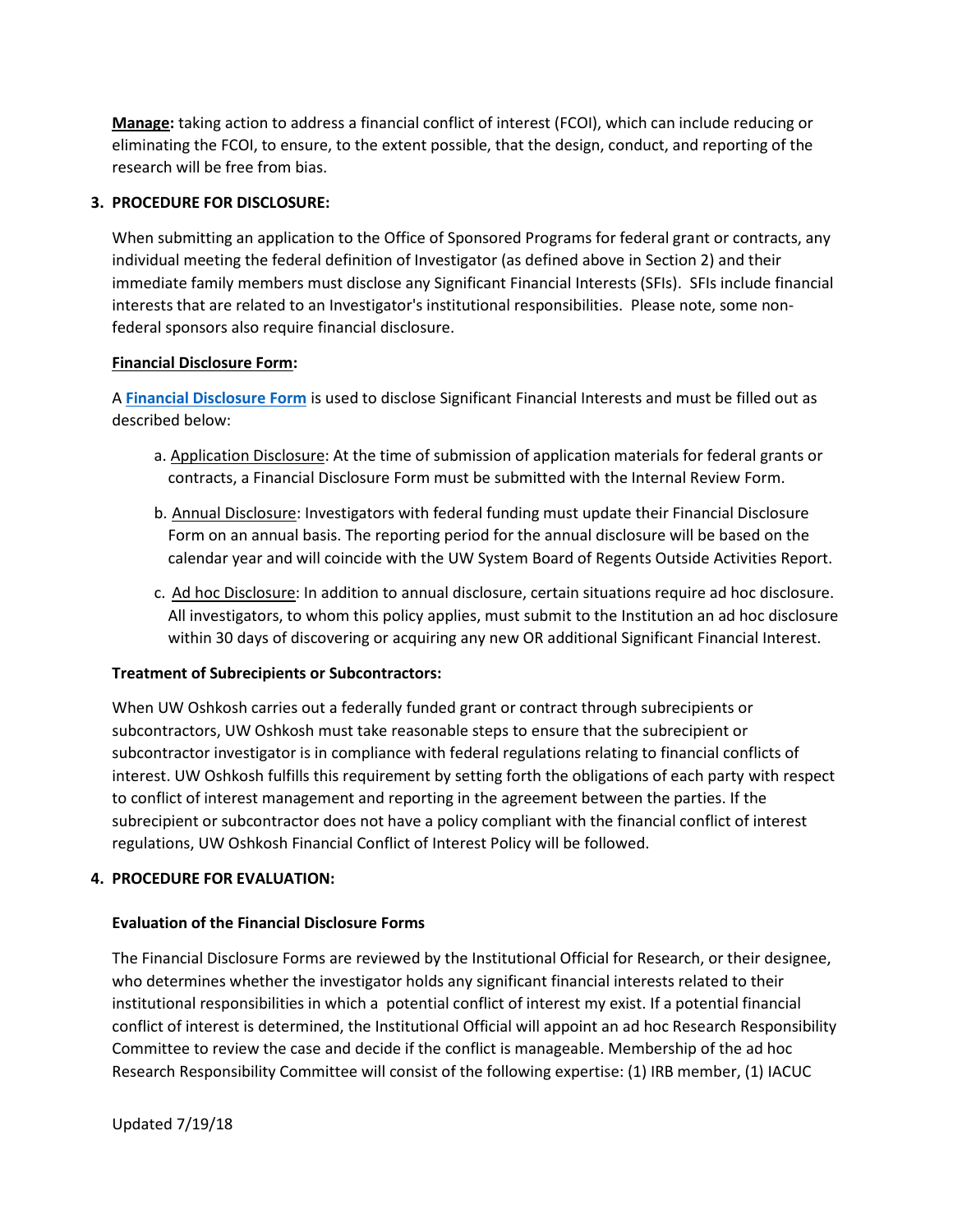member, (1) Faculty member from discloser's department, and (1) Faculty member that has no connection to the research proposed. See **Table 2. Financial Conflict of Interest Process**

#### a. **No Significant Financial Interests Procedure**:

- 1. No further action is needed.
- 2. The proposal is submitted to the federal funding agency.
- 3. Award is accepted.
- 4. At the time of award acceptance, a meeting is set up with the Principal Investigator, Pre-Award Staff Member, and the Grant Accountant in charge of the award.
- 5. An account is set up for the award.

#### b. **Significant Financial Interests Procedure**:

- 1. Proposal is submitted to the federal funding agency.
- 2. The Research Responsibility Committee reviews Financial Disclosure Forms and determines if the potential conflict of interest can be managed.
	- a. *Committee Determines Conflict is Manageable Through A FCOI Management Plan*
		- 1. **FCOI Management Plan** is prepared to manage, reduce, or eliminate the conflict of interest. The Institutional Official must approve the FCOI Management Plan and the Investigator must agree to the terms of the plan before any related research goes forward. For complex situations, the Research Responsibility Committee may periodically review the ongoing activity to ensure compliance with the management plan.
		- 2. Award is accepted.
		- 3. At the time of award acceptance, a start-up meeting is scheduled with the Principal Investigator, Pre-Award Staff Member, and the Grant Accountant in charge of the award.
		- 5. An account is established for the award once the COI case is cleared by the Research Responsibility Committee.

#### b. *Committee Determines Conflict is Unmanageable*

- 1. Institutional Official is notified.
- 2. Funding agency is notified (if required by the agency).
- 3. Award is not accepted.

#### **5. INSTITUTIONAL RESPONSIBILITIES:**

#### **UW Oshkosh Responsibilities:**

- a. Take necessary actions to manage FCOIs of Investigators.
- b. Develop management plans to monitor compliance.
- c. If a significant financial interest is identified that was not disclosed or reviewed in a timely manner, the Institutional Official for Research or their designee shall review the SFI within sixty (60) days and determine if a FCOI exists. If a FCOI exists, the Institution must report it to the funding agency if required and implement an interim management plan if needed.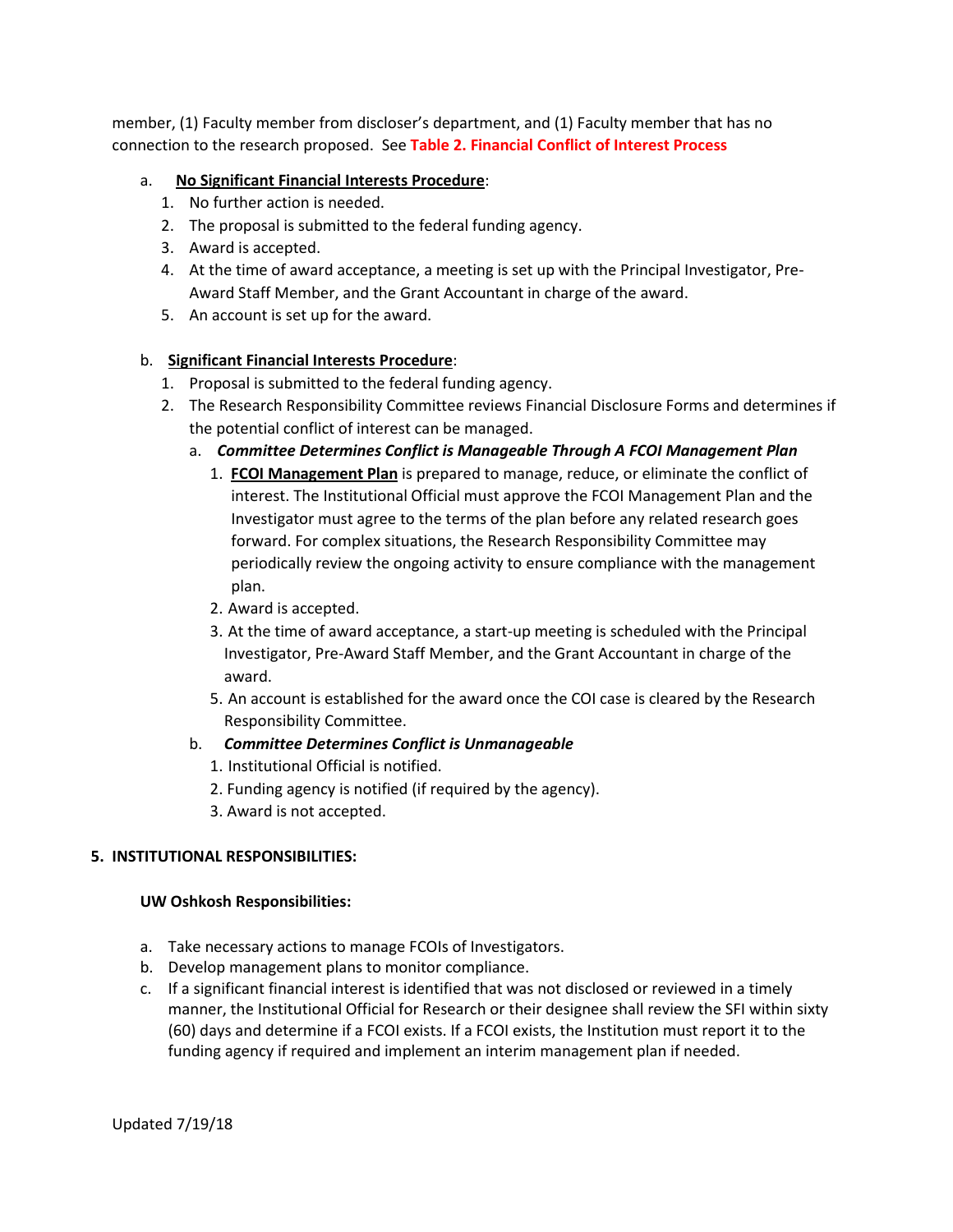- d. In cases of non-compliance, the Institutional Official for Research will follow reporting requirements in accordance with the funding agency. The Institutional Official for Research may suspend all relevant activities or take other disciplinary action until the matter is resolved or other action deemed appropriate is implemented.
	- 1. If disciplinary action is taken, a written explanation by the Institutional Official for Research will be described in a letter to the Investigator and the Research Responsibility Committee. The Institutional Official for Research will notify the Investigator of the right to appeal the decision.
	- 2. The Research Responsibility Committee will complete a Retrospective Review to determine if the research conducted during the period of non- compliance was biased in the design, conduct, or reporting of the research.
		- a. If bias is determined during the Retrospective Review, the Institutional Official for Research will create an action plan and update any reports as required by the funding agency. PHS agencies require submission of a Mitigation Report in eRA Commons FCOI Module if bias is found.

#### **6. TRAINING:**

#### **Financial Conflict of Interest Training Requirements:**

- a. Each Investigator must complete training prior to engaging in research related to any federally funded grant. The training course *Conflicts of Interest* is provided throug[h CITI Program](https://about.citiprogram.org/en/homepage/) which includes a module with UW Oshkosh specific guidelines.
- b. A refresher training course through CITI Program must be completed at least every 4 years.
- c. Training must occur immediately under the following circumstances:
	- 1. Institutional FCOI policies change in a manner that affects Investigator requirements.

2. An institution finds an Investigator noncompliant with Institution's FCOI policy or FCOI Management Plan.

# **7. RECORD RETENTION:**

The Institutional Official for Research has designated the Office of Sponsored Programs to retain all disclosure forms, conflict management plans, and related documents for a period of seven years from the date of the final closure report.

# **8. CONFIDENTIALITY:**

To the extent permitted by the law, all disclosure forms, conflict management plans, and related information will be confidential. However, the Institution may make such information available to an agency funding research of the faculty or staff member or to a requestor within five business days of information concerning financial conflict of interest related to the funding. If the Institution is requested to provide disclosure forms, conflict management plans, and related information to an outside entity, the Investigator will be informed of the disclosure.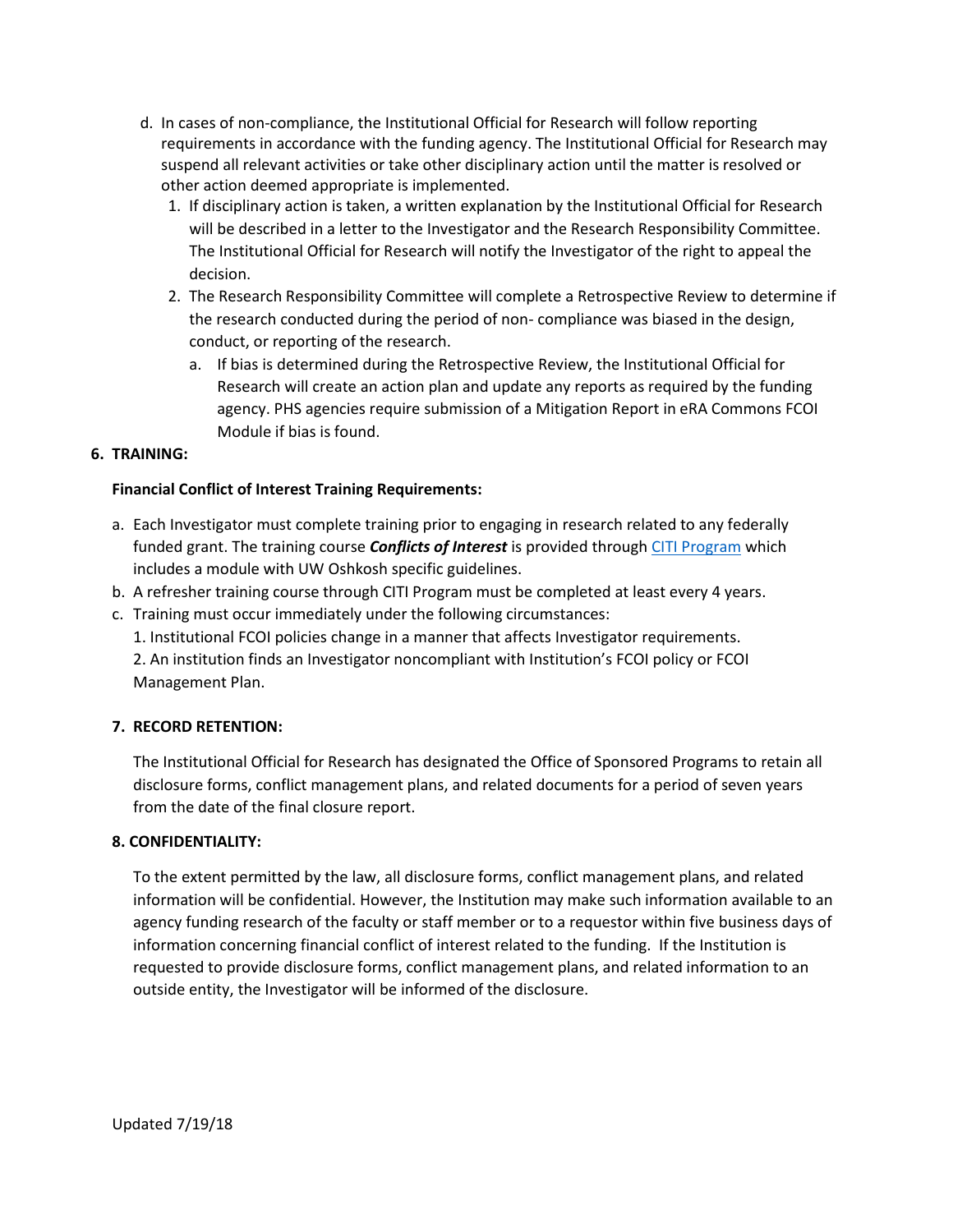# **Table 1. Reportable and Non-Reportable Financial Activities\***

(\*Table adapted for UW Oshkosh use with permission from UW-Madison FCOI Policy)

| <b>Remunerative Relationships/Compensation</b>                                                                                                                                                                                                                                                                                                                                                                                                                                                                                                                                                                                                                                                                                                                                                                                                                                                                                                                                                                                                                          |                                                                                                                                                                                                                                                                                                                                                                                                                                    |  |
|-------------------------------------------------------------------------------------------------------------------------------------------------------------------------------------------------------------------------------------------------------------------------------------------------------------------------------------------------------------------------------------------------------------------------------------------------------------------------------------------------------------------------------------------------------------------------------------------------------------------------------------------------------------------------------------------------------------------------------------------------------------------------------------------------------------------------------------------------------------------------------------------------------------------------------------------------------------------------------------------------------------------------------------------------------------------------|------------------------------------------------------------------------------------------------------------------------------------------------------------------------------------------------------------------------------------------------------------------------------------------------------------------------------------------------------------------------------------------------------------------------------------|--|
| Reportable                                                                                                                                                                                                                                                                                                                                                                                                                                                                                                                                                                                                                                                                                                                                                                                                                                                                                                                                                                                                                                                              | Non-Reportable                                                                                                                                                                                                                                                                                                                                                                                                                     |  |
| Salary, unless it falls into one of the non-<br>$\bullet$<br>reportable categories<br>Spousal salary, if your spouse is employed in a<br>$\bullet$<br>field related to your institutional<br>responsibilities<br><b>Consulting fees</b><br>٠<br>Gifts or other awards, including gifts-in-kind,<br>٠<br>honoraria, and participation in promotional<br>activities<br>Teaching services to another entity, unless it<br>$\bullet$<br>falls into one of the non-reportable categories<br>Income from editorial work (e.g., journal<br>$\bullet$<br>editorial work or editing compilations of<br>scholarly papers)<br>Payments that are connected to research, but<br>are not governed by a research agreement<br>between the sponsor and UW Oshkosh<br>Payments for serving on advisory boards<br>Royalty and copyright income not managed by<br><b>WISYS</b><br>Income from activities sponsored by a foreign<br>٠<br>institution of higher education or a foreign<br>governmental body<br>Travel reimbursements from businesses that<br>exceed your actual travel costs | Compensation from activities<br>NOT related to your institutional<br>responsibilities at UW Oshkosh<br>Salary or other compensation<br>from UW Oshkosh<br>Royalty income from intellectual<br>property that arose from<br>University employment and that<br>was assigned to WISYS to<br>manage intellectual property on<br>behalf of UW Oshkosh<br>Payments from grant or gift<br>agreements between the<br>sponsor and UW Oshkosh |  |
| <b>Equity/Ownership Interests</b>                                                                                                                                                                                                                                                                                                                                                                                                                                                                                                                                                                                                                                                                                                                                                                                                                                                                                                                                                                                                                                       |                                                                                                                                                                                                                                                                                                                                                                                                                                    |  |
| Reportable                                                                                                                                                                                                                                                                                                                                                                                                                                                                                                                                                                                                                                                                                                                                                                                                                                                                                                                                                                                                                                                              | Non-Reportable                                                                                                                                                                                                                                                                                                                                                                                                                     |  |
| <b>Stock</b><br><b>Stock options</b><br>Sole proprietorships<br>Partnerships<br>Limited liability corporations<br>Salary, unless it falls into one of the non-<br>reportable categories                                                                                                                                                                                                                                                                                                                                                                                                                                                                                                                                                                                                                                                                                                                                                                                                                                                                                 | Income from investment<br>vehicles, such as mutual funds<br>and retirement funds, is NOT<br>reportable as long as you, your<br>spouse, or dependent children<br>do not directly control the<br>vehicles' or funds' investment<br>decisions<br>Interests in businesses or<br>$\bullet$<br>organizations that are unrelated<br>to your institutional<br>responsibilities                                                             |  |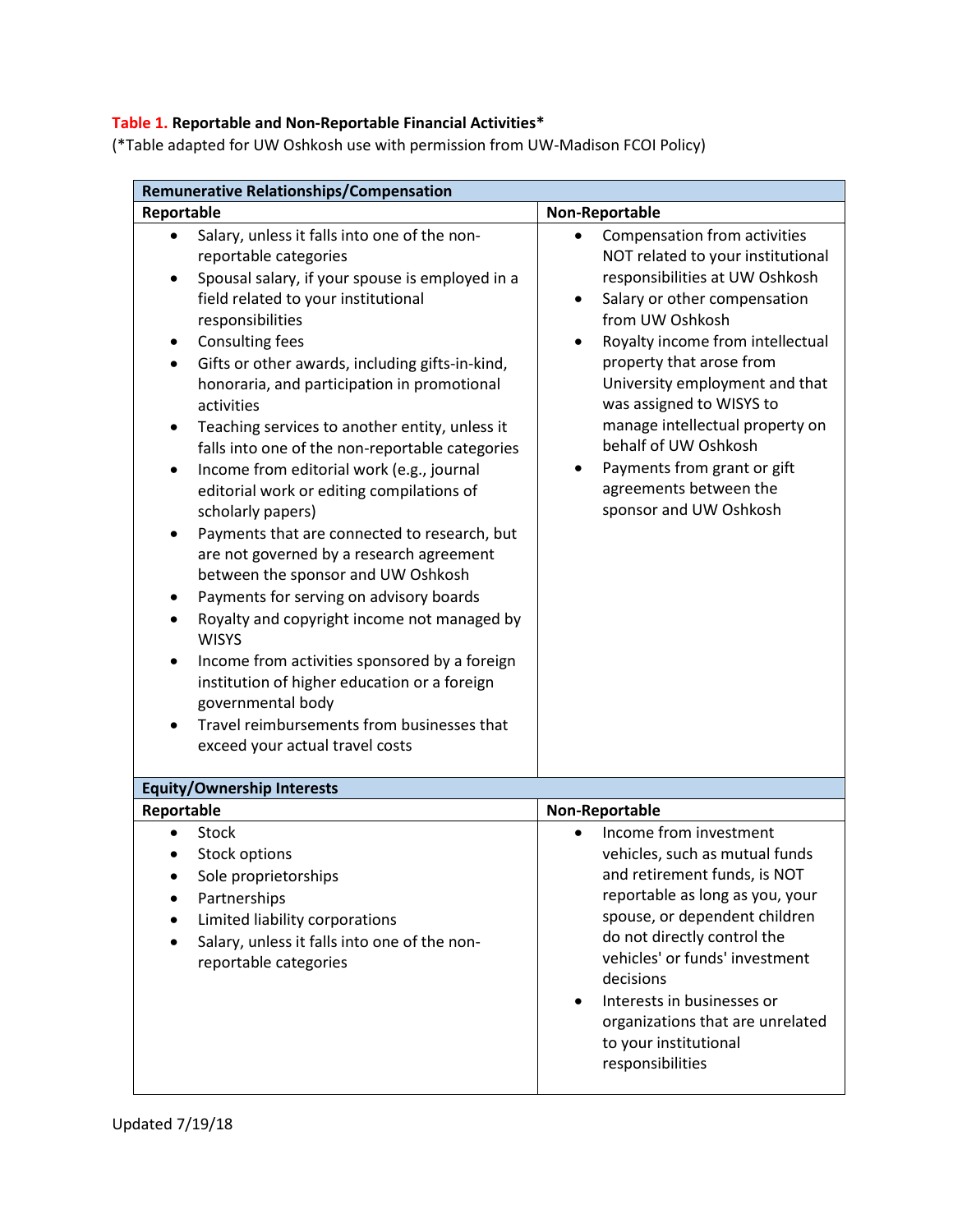| Leadership Positions (Directors, Trustee, Officers)                                                                                                                                                                                                  |                                                                                                                                                                                                                                                                                                                                                                                                                                                                                                                                                                                                                                                                                                                                                      |  |
|------------------------------------------------------------------------------------------------------------------------------------------------------------------------------------------------------------------------------------------------------|------------------------------------------------------------------------------------------------------------------------------------------------------------------------------------------------------------------------------------------------------------------------------------------------------------------------------------------------------------------------------------------------------------------------------------------------------------------------------------------------------------------------------------------------------------------------------------------------------------------------------------------------------------------------------------------------------------------------------------------------------|--|
| Reportable                                                                                                                                                                                                                                           | Non-Reportable                                                                                                                                                                                                                                                                                                                                                                                                                                                                                                                                                                                                                                                                                                                                       |  |
| Service in positions with fiduciary<br>$\bullet$<br>responsibility, including executive positions,<br>senior management positions, or membership<br>on boards of directors.<br><b>Travel</b><br>Reportable                                           | Leadership positions that do not<br>$\bullet$<br>relate to your institutional<br>responsibilities, or that do not<br>have fiduciary responsibilities.<br>Non-Reportable                                                                                                                                                                                                                                                                                                                                                                                                                                                                                                                                                                              |  |
| Corporate-sponsored travel<br>$\bullet$<br>Compensated vacation travel<br>Participation in a conference for a professional<br>society<br>Travel sponsored by foreign institutes of higher<br>$\bullet$<br>education or foreign governmental agencies | Self-funded travel<br>Travel covered through<br>University of Wisconsin Oshkosh<br>e-Reimbursement system<br>Travel funded through the<br>$\bullet$<br>University of Wisconsin-Oshkosh<br>Travel reimbursed or sponsored<br>$\bullet$<br>by a federal, state, or local<br>government agency, an<br>institution of higher education<br>(defined at 20 USC 1001(a)), an<br>academic teaching hospital, a<br>medical center, or a research<br>institute that is affiliated with an<br>institution of higher education<br>(the exception described here<br>applies only to U.S.-based<br>institutions and agencies)<br>Travel reimbursed or sponsored<br>$\bullet$<br>by the National Research<br>Commission or the related<br><b>National Academies</b> |  |